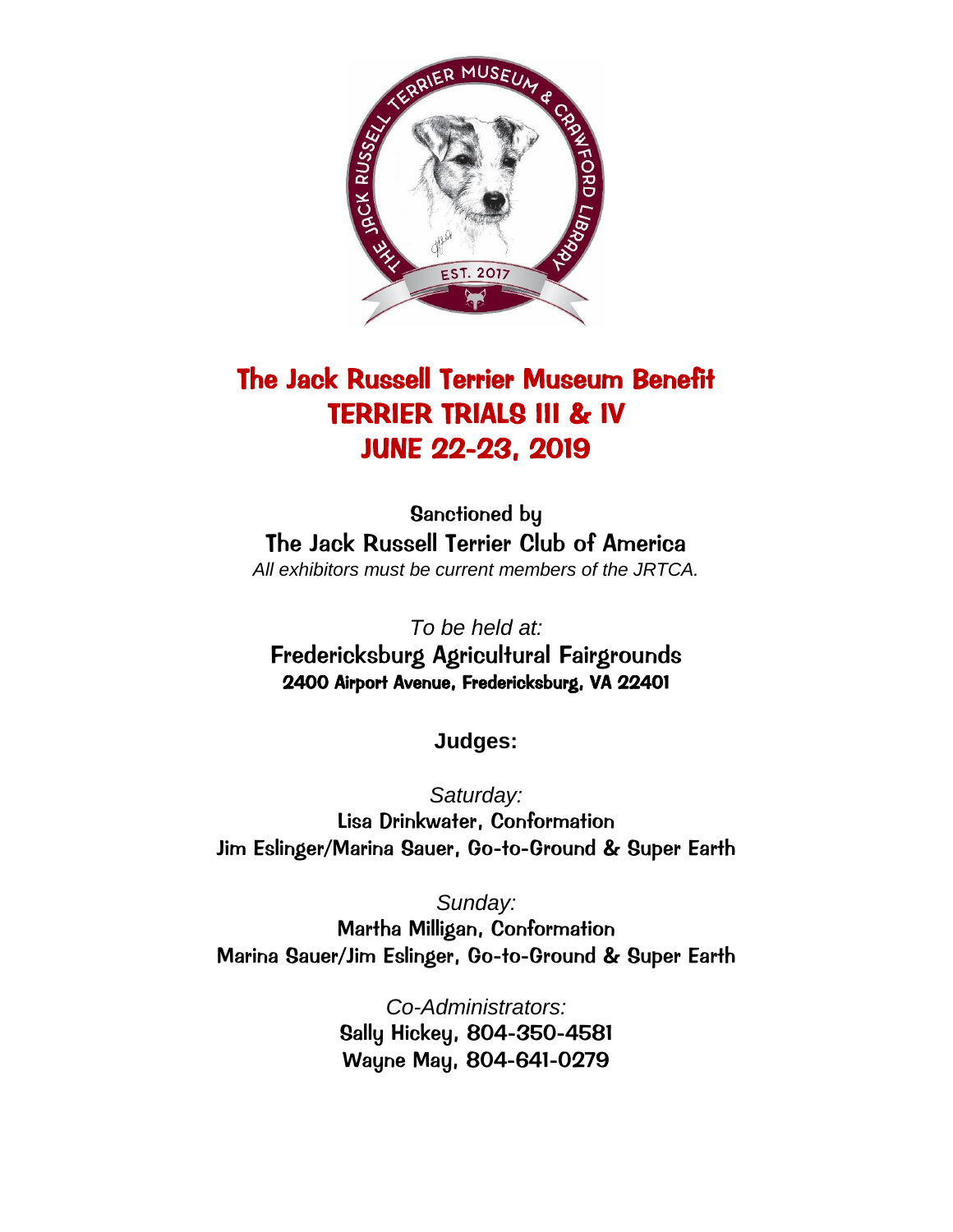# Agenda

### **Saturday, June 22**

| 8:00 AM             | <b>Entry Booth Opens</b>                        |
|---------------------|-------------------------------------------------|
| 8:30 AM             | <b>Racing Division</b>                          |
| 11:00 AM - 12:00 PM | <b>Novice GTG Training</b>                      |
| 1:00 PM $-$ 4:30 PM | <b>GTG &amp; SE Divisions</b>                   |
| 1:00 PM             | Conformation                                    |
| $1:00 - 4:30$ PM    | <b>Brush Hunt</b>                               |
| $1:00 - 4:30$ PM    | <b>TNT Tunnel Adventure</b>                     |
| $1:00 - 4:30$ PM    | Lure Coursing                                   |
| 5:00 PM*            | Ribbons/Awards                                  |
| 5:45 PM*            | Raffle                                          |
| 7:00 PM             | DINNER (large building) - ADVANCED RESERVATIONS |
|                     |                                                 |

### **Sunday, June 23**

| 8:00 AM             | <b>Entry Booth Opens</b>       |
|---------------------|--------------------------------|
| 8:30 AM             | <b>Racing Division</b>         |
| $12:00 - 1:00$ PM   | Lunch Break (following racing) |
| 1:00 PM $-$ 4:30 PM | <b>GTG &amp; SE Divisions</b>  |
| 1:00 PM             | Conformation                   |
| $1:00 - 4:30$ PM    | <b>Brush Hunt</b>              |
| $1:00 - 4:30$ PM    | <b>TNT Tunnel Adventure</b>    |
| $1:00 - 4:30$ PM    | Lure Coursing                  |
| 5:00 PM*            | Ribbons/Awards                 |
|                     |                                |

\*Times approximate - listen for announcements during the trial!

### **Directions to Fredericksburg Agriculture Fairgrounds**

2400 Airport • Avenue • Fredericksburg, VA 22401

**Directions from I-95 S** – Take exit 126A to Jefferson Davis (Route 1), turn right on Mine Rd, turn left on Lansdowne Rd, turn left on to Airport Ave., and left on Old Field St. at fairgrounds.

**Directions from I-95 N** – Exit 130A to Plank Rd. (Route 3) to William St. to Blue & Gray Pkwy. Turn right on Dixon St. Turn right on Old Field St. at fairgrounds.

Due to **heavy traffic conditions** in this area, please allow additional time to arrive at trial site.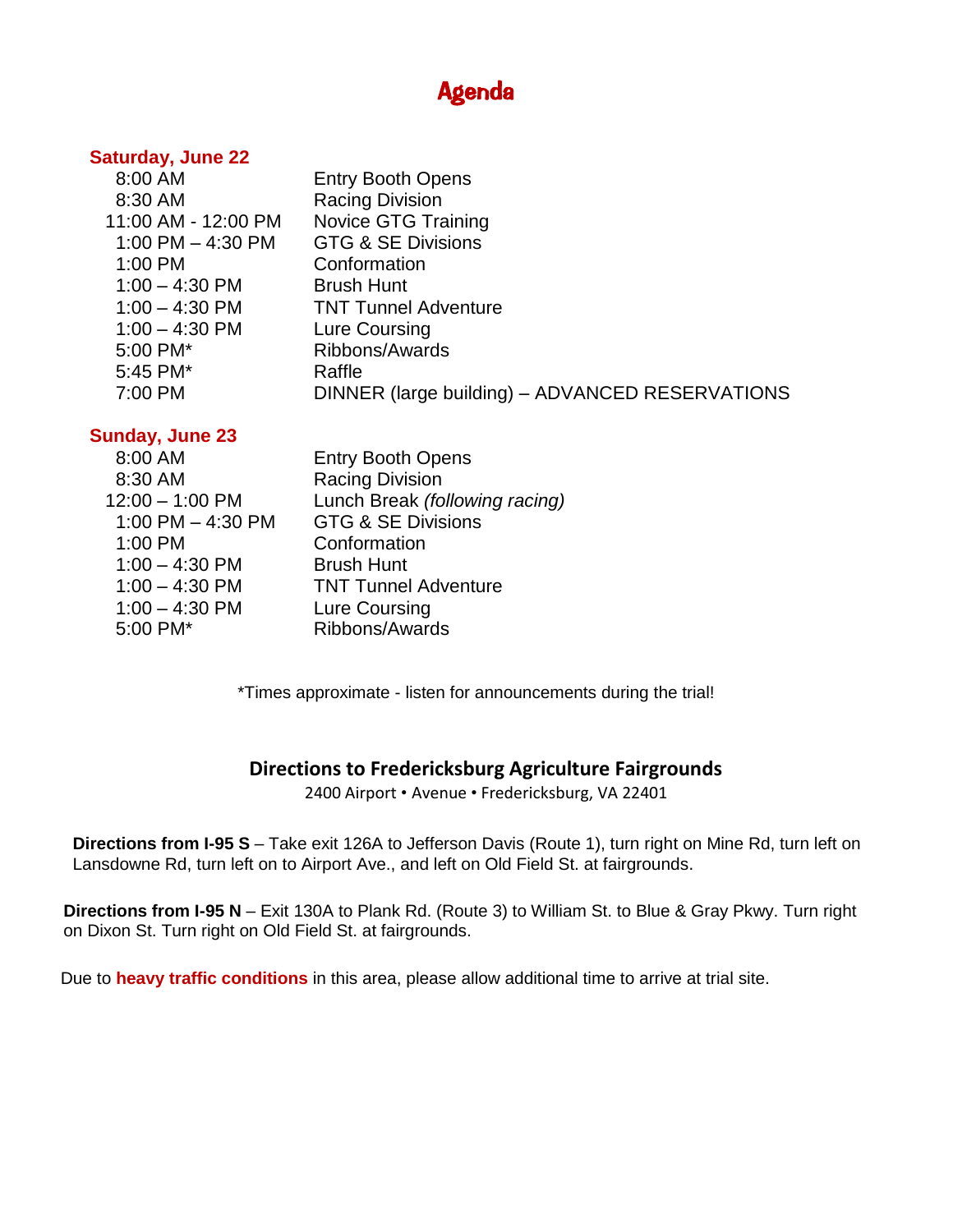### **Places to Stay** - **Make Reservations Early!!**

### **QUALITY INN**

2310 Plank Rd. • Fredericksburg, VA 22401 • 540-371-0330 Pet Friendly: NO PET FEE! (Rooms blocked under JRT Museum Trial \$99/night)

#### **BEST WESTERN**

2205 Plank Road • Fredericksburg, VA 22401• 540-371-5050 Pet Friendly

#### **CLARION INN**

564 Warrenton Rd Fredericksburg, VA 22406-1026 (Formerly Holiday Inn Fredericksburg North) 855-849-1513

#### **RV CAMPING**

Camping: \$35.00 per night – Friday through Sunday night only. There are 24 sites with full hook ups; electric, water & sewer and 5 sites with electric only! Tents allowed at \$15.00 per day.

### RAFFLE

Look for a great raffle and please bring a donation! Raffle will be held on Saturday, at the end of the day's events. All donations are appreciated, and we extend a sincere thanks to all who make this so much fun for all! **PLEASE BRING A RAFFLE PRIZE**! (2 free tickets for each prize)

### SPONSORSHIPS

Please sponsor a class…. The sponsorship form can be found at the end of this packet. Sponsorships will greatly help to support this trial to benefit the Museum. Your sponsorship donation is tax deductible! Thank You!

## DINNER - SATURDAY NIGHT 7:00 PM

and Ranch, Garlic Bread, Dessert, complimentary wine *(BYOB)* **Baked Ziti, Meatballs, Sausage & Peppers, Garden Salad w/Balsamic**  *(Catered by Patty Kupczyk)* Sponsored by Sienna, Greyson and Chase Perkins

> **\$20 per person (children under 8 free)** *Advanced Reservations only!!*

A fun silent auction will be held to benefit the Museum: You can help… bring a bottle of spirits (wine, beer, gin, anything!) WRAPPED…. So that only the top of the bottle shows! The bottles will be placed on a table with a bidding sheet… the winner gets what's in the bag, and the donation goes to the Museum!

JOIN THE FUN!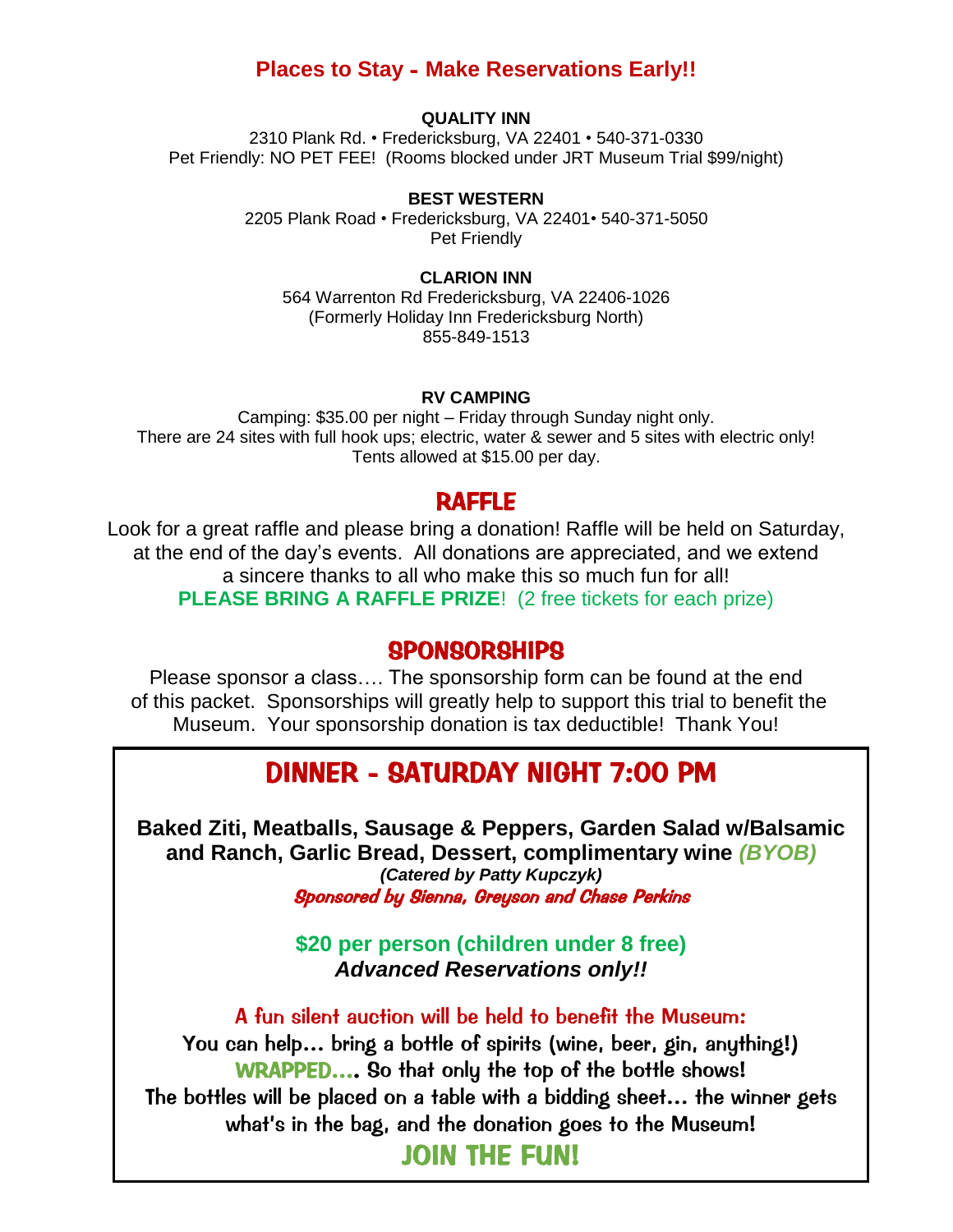### **DIVISION A. RACING - No Post Entries!**

# **Section I. Flat Races**

- Dog or Bitch Pups, 6 up to 9 months, up to  $12\frac{1}{2}$ "
- Class 2: Dog or Bitch Pups, 6 up to 9 months, over 12½ up to 15"
- Class 3: Dog or Bitch Pups, 9 up to 12 months, up to 12½"
- Class 4: Dog or Bitch Pups, 9 up to 12 months, over 12½ up to 15"
- Class 5: Senior Dogs, 9 years and over, 10 up to 12½"
- Class 6: Senior Dogs, 9 years and over, over 12½ up to 15"
- Class 7: Senior Bitches, 9 years and over, 10 up to 12½"
- Class 8: Senior Bitches, 9 years and over, over 12½ up to 15"
- Class 9: Dogs, 1 year and over, 10 up to 12½"
- Class 10: Dogs, 1 year and over, over 12½ up to 15"
- Class 11: Bitches, 1 year and over, 10 up to 12½"
- Class 12: Bitches, 1 year and over, over 12½ up to 15"
- Class 13: Veteran Dogs, 6 years and over, 10 up to 12½"
- Class 14: Veteran Dogs, 6 years and over, 12½"up to 15"
- Class 15: Veteran Bitches, 6 years and over, 10 up to 12½"
- Class 16: Veteran Bitches, 6 years and over, over 12½ up to 15"

### **Section 2. Steeplechase Races**

*(Over low hurdles - up to 8")*

- Class 17: Dog or Bitch Pups, 6 up to 9 months, up to 12½"
- Class 18: Dog or Bitch Pups, 6 up to 9 months, over 12½ up to 15"
- Class 19: Dog or Bitch Pups, 9 up to 12 months, up to 12½"
- Class 20: Dog or Bitch Pups, 9 up to 12 months, over 12½ up to 15"
- Class 21: Senior Dogs, 9 years and over, 10 up to 12½"
- Class 22: Senior Dogs, 9 years and over, over 12½ up to 15"
- Class 23: Senior Bitches, 9 years and over, 10 up to 12½"
- Class 24: Senior Bitches, 9 years and over, over 12½ up to 15"
- Class 25: **10-12½" Puppy Championship**. Open to 1st place winners of classes 1, 3, 17 & 19. No entry fee.
- Class 26: **Over 12½-15**" **Puppy Championship**. Open to 1st place winners of classes 2, 4, 18 & 20. No entry fee.
- Class 27: **10-12½" Senior Championship**. Open to 1st place winners of classes 5, 7, 21 & 23. No entry fee.
- Class 28: **Over 12½-15**" **Senior Championship**. Open to 1st place winners of classes 6, 8, 22 & 24. No entry fee.
- *(Over higher hurdles - over 8")*
- Class 29: Dogs, 1 year and over, 10 up to 12½"
- Class 30: Dogs, 1 year and over, over 12½ up to15"
- Class 31: Bitches, 1 year and over, 10 up to 12½"
- Class 32: Bitches, 1 year and over, over 12½ up to 15"
- Class 33: Veteran Dogs, 6 years and over, 10 up to 12½"
- Class 34: Veteran Dogs, 6 years and over, over 12½ up to 15"
- Class 35: Veteran Bitches, 6 years and over, 10 up to 12½"
- Class 36: Veteran Bitches, 6 years and over, over 12½ up to 15"
- Class 37: **10-12½" Adult Championship**. Open to 1st place winners of classes 9, 11, 29 & 31. No entry fee.
- Class 38: **Over 12½-15" Adult Championship**. Open to 1st place winners of classes 10, 12, 30 & 32. No entry fee.
- Class 39: **10-12½" Veteran Championship**. Open to 1st place winners of classes 13, 15, 33 & 35. No entry fee.
- Class 40: **Over 12½-15" Veteran Championship**. Open to 1st place winners of classes 14, 16, 34 & 36. No entry fee.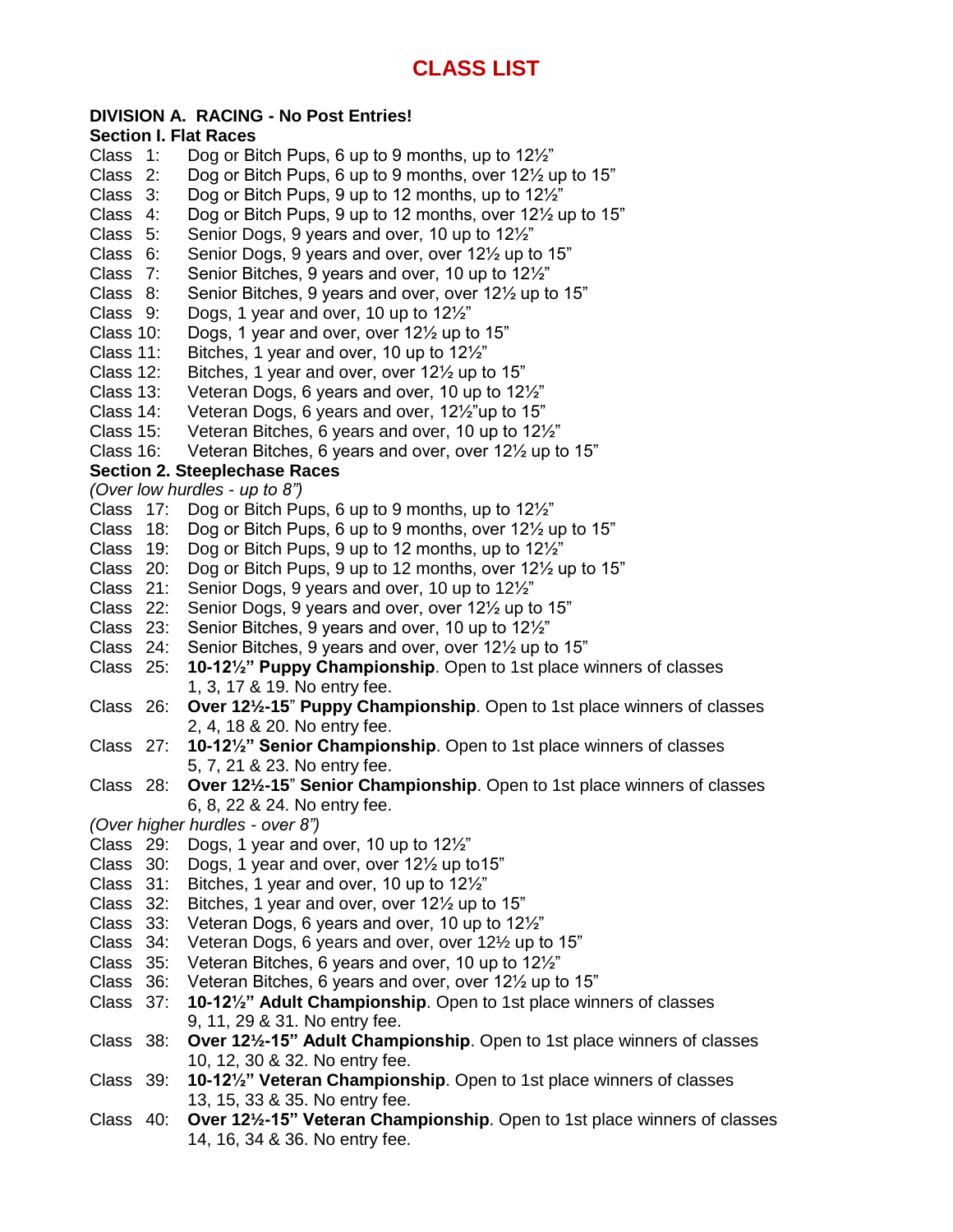**DIVISION B — CONFORMATION** *(Note: Child/Youth handler classes to be held before class 41)* **Section I. 6-12 Month Pups**

- Class 41: Dog pups, 6 up to 9 months
- Class 42: Dog pups, 9 up to 12 months
- Class 43: **BEST PUPPY DOG & RESERVE**. Open to 1st and 2nd place winners of classes 41 and 42; no entry fee.
- Class 44: Bitch pups, 6 up to 9 months
- Class 45: Bitch pups, 9 up to 12 months
- Class 46: **BEST PUPPY BITCH & RESERVE**. Open to 1st & 2nd place winners of classes 44 & 45; no entry fee.
- Class 47: **PUPPY CONFORMATION CHAMPION & RESERVE**. Open to Best Puppy Dog & Reserve and Best Puppy Bitch & Reserve; no entry fee.

### **Section II. 4-6 Mo. Pups**

- Class 48: Pups, 3 up to 4 months (non-sanctioned)
- Class 49: Dog pups, 4 up to 6 months
- Class 50: Bitch pups, 4 up to 6 months
- Class 51: **BEST 4-6 MONTH PUPPY & RESERVE**. Open to Best & Reserve of classes 49 & 50.

### **Section III. Family**

- Class 52: Stud Dog & Get. Open to sire with at least 2, but not more than 3, offspring at side. Judged on Breed Standard and consistency of type.
- Class 53: Brood Bitch & Produce. Open to dam with at least 2, but not more than 3, offspring at side. Judged on Breed Standard and consistency of type.
- Class 54: **Best Family**. Open to first & second place winners of classes 52 & 53.

**Section IV. Miscellaneous**. Open to any adult JRT including those spayed and neutered. Judged on breed standard unless otherwise noted.

- Class 55: Veteran Dog. Open to any Jack Russell Terrier dog six years or older. Judged on Breed Standard and condition of dog.
- Class 56: Veteran Bitch. Open to any Jack Russell Terrier bitch six years or older. Judged on Breed Standard and condition of dog.
- Class 57: **BEST VETERAN**. Open to 1<sup>st</sup> & 2<sup>nd</sup> place winners of classes 55 & 56
- Class 58: Spayed/Neutered Adult. Open to any spayed/neutered adult.

Class 59: Companion. Open to all JRTS. Judged on companionship, cuteness, personality,

obedience and tricks. *Not to be judged on breed standard, non-sanctioned.*

**Suitability — Judge's Choice**. *The dog the judge would choose to take hunting to each of the quarry listed below.* Class 60: Suitability to Red Fox

- Class 61: Suitability to Groundhog
- Class 62: Suitability to Raccoon/Badger.
- 

Class 63: **BEST SUITABILITY & RESERVE**. Judges choice for the most suitable all-around working terrier. Open to 1st & 2nd place winners of Classes 60, 61 & 62 *(non-sanctioned)*

**Section V. JRTCA Working Terriers**. Open to any JRTCA registered terrier owned by a JRTCA member which holds a JRTCA NHC. Terriers entering this section may not cross enter in Open; no cross-entering is permitted within the Working section.

- Class 64: Bred by Exhibitor Working Terrier Dog, 1 year & over
- Class 65: Working Terrier Dog, 1 year & over, 10 up to 12½"
- Class 66: Working Terrier Dog, 1 year & over, over 12½" up to 15"
- Class 67: Bronze Medallion Dog. Open to any dog which has earned the JRTCA Bronze Medallion for Special Merit in the Field.
- Class 68: Veteran Working Terrier Dog, 6 years and over.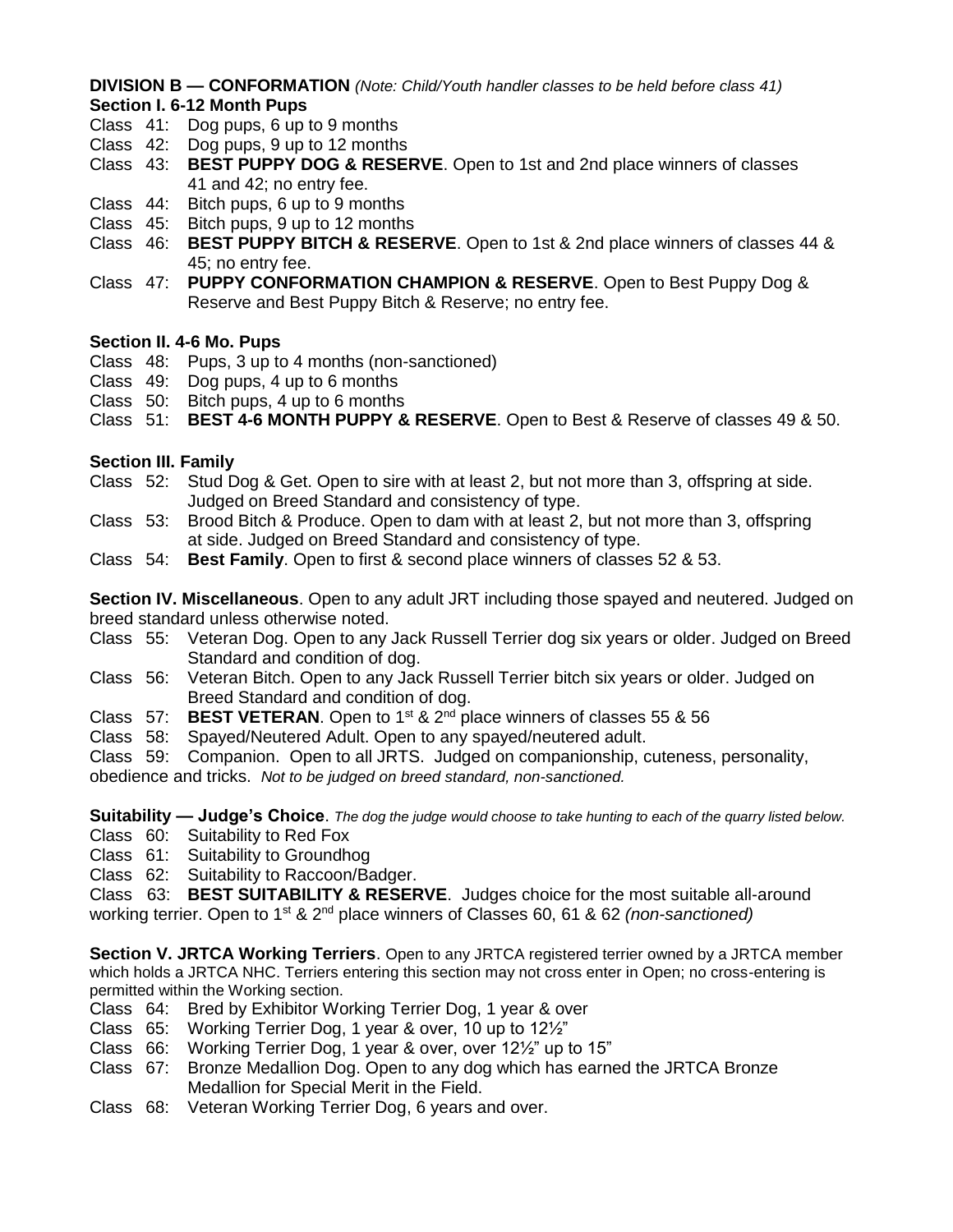- Class 69: **BEST JRTCA WORKING TERRIER DOG & RESERVE.** Open to first & second place winners of classes 64 through 68; no entry fee.
- Class 70: Bred by Exhibitor Working Terrier Bitch, 1 year & over
- Class 71: Working Terrier Bitch, 1 year & over, 10 up to 12½"
- Class 72: Working Terrier Bitch, 1 year & over, over 12½" up to 15"
- Class 73: Bronze Medallion Bitch. Open to any bitch which has earned the JRTCA Bronze Medallion for Special Merit in the Field.
- Class 74: Veteran Working Terrier Bitch, 6 years and over.
- Class 75: **BEST JRTCA WORKING TERRIER BITCH & RESERVE.** Open to first & second place winners of classes 70 through 74; no entry fee.
- Class 76: **JRTCA WORKING TERRIER CONFORMATION CHAMPION & RESERVE**. Open to first & second place winners of classes 69 & 75.

**Section VI. Open Adult.** No cross-entering is permitted within the Open Section. Cross-entering is not permitted between the Open Section and the Working Section.

- Class 77: Bred by Exhibitor Dog. Open to any adult JR owned and bred by the exhibitor; must be handled by the breeder under whose kennel prefix the terrier is registered or a member of the breeder's immediate family.
- Class 78: Dogs, 1 year & over, 10 up to 12½", smooth
- Class 79: Dogs, 1 year & over, 10 up to 12½", rough/broken
- Class 80: Dogs, 1 year & over, over  $12\frac{1}{2}$ " up to 15", smooth
- Class 81: Dogs, 1 year & over, over 12½" up to 15", rough/broken
- Class 82: **BEST OPEN DOG & RESERVE.** Open to first & second place winners of classes 77 through 81.
- Class 83: Bred by Exhibitor Bitch. Open to any adult JR owned and bred by the exhibitor; must be handled by the breeder under whose kennel prefix the terrier is registered or a member of the breeder's immediate family.
- Class 84: Bitches, 1 year & over, 10 up to 12½", smooth
- Class 85: Bitches, 1 year & over, 10 up to 12½", rough/broken
- Class 86: Bitches, 1 year & over, over 12½" up to 15", smooth
- Class 87: Bitches, 1 year & over, over 12½ up to 15", rough/broken
- Class 88: **BEST OPEN BITCH & RESERVE**. Open to first & second place winners of classes 83 through 87.
- Class 89: **BEST OPEN TERRIER & RESERVE**. Open to first & second place winners of classes 82 and 88.

### **DIVISION C—GO-TO-GROUND**

- Class 90: **Pre-Novice Puppy**. Open to pups 4 up to 6 mos. Entry in this class does not affect pup's eligibility to enter Novice class after 6 mos. of age. (One min. to reach quarry; mark for 15 seconds without a break in work and without leaving quarry; may leave earth and re-enter until quarry is reached.)
- Class 91: **Novice Puppy**. Open to JRTs 6 up to 12 months which have not scored 100% in this class at a previous JRTCA trial. Entries earning a score of 100% at this trial may, upon payment of the entry fee, enter the Open Puppy class at this trial. (One minute to reach quarry; may leave earth and re-enter several times until quarry is reached; must work quarry for continuously for a full 30 seconds without a break in work and without leaving the quarry; may switch from one type of work to another.)
- Class 92: **Novice Adult**. Open to JRTs one year or older which have not scored 100% in this class at a previous JRTCA trial. Entries earning a score of 100% at this trial may, upon payment of entry fee, enter the Open Adult class at this trial. (One minute to reach quarry; may leave earth and re-enter several times until quarry is reached; must work quarry continuously for a full 30 seconds without a break in work and without leaving the quarry; may switch from one type of work to another.)
- Class 93: **Open Puppy**. Open to Jack Russells 6 up to 12 months which have scored 100% in a Novice Go-To-Ground class at this or a previous JRTCA trial. Not open to any pup which has previously achieved 100% in this class. Puppies earning a score of 100% at this trial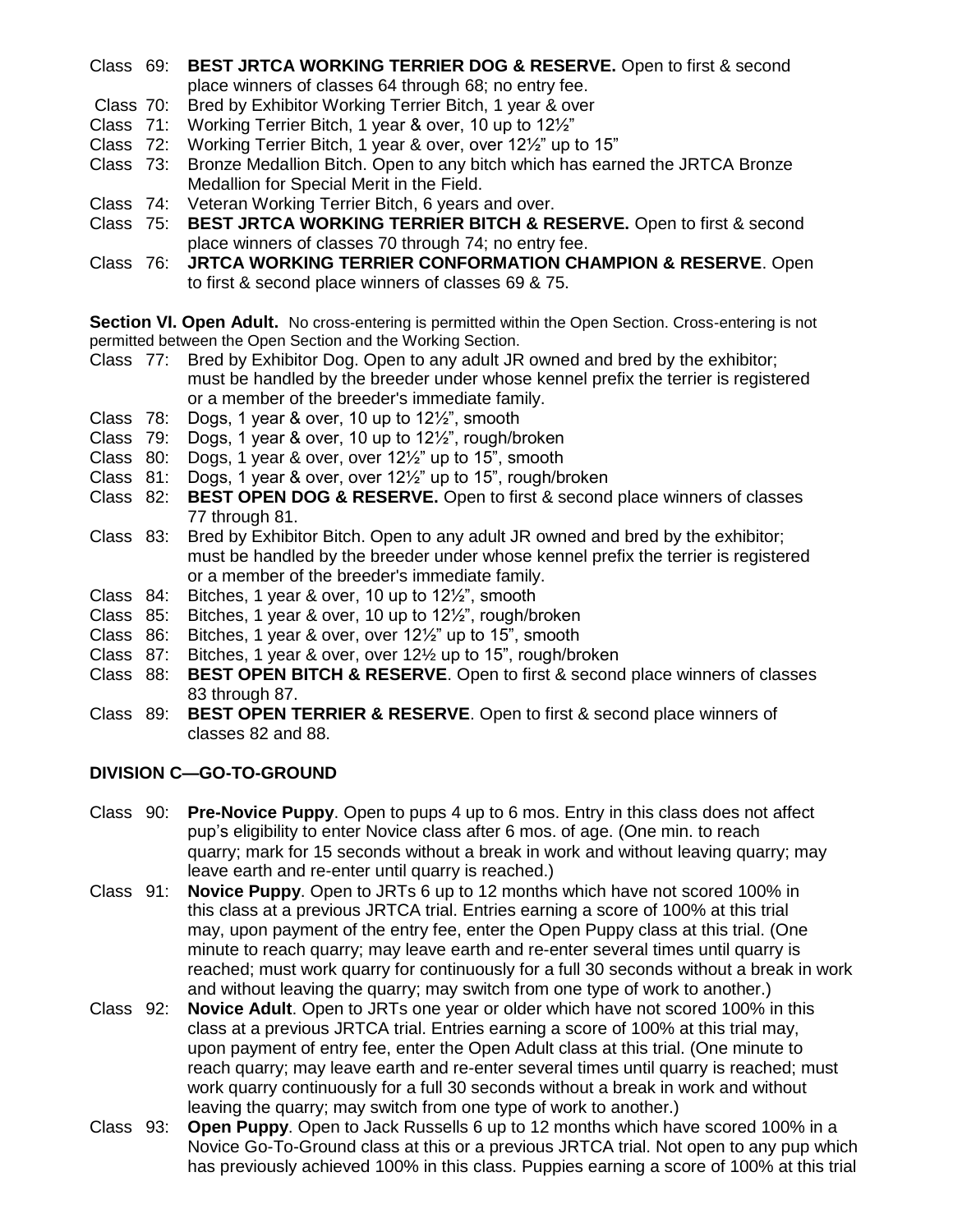may, upon payment of entry fee, enter the Puppy Championship class at this trial. (30 seconds to reach quarry; may leave earth once and re-enter before quarry is reached; must work quarry continuously for one full minute without a break in work and without leaving quarry; may switch from one type of work to another.)

- Class 94: **Open Adult**. Open to adult JRTs which have scored 100% in a Novice Go-To-Ground class at this or a previous JRTCA trial. (30 seconds to reach quarry; may leave earth once and re-enter before quarry is reached; work quarry continuously for one full minute without a break in work and without leaving quarry; may switch from one type of work to another.)
- Class 95. **Puppy Championship**. Open to JRTs 6 up to 12 mos which have earned 100% in an Open Go-To-Ground class at this or a previous JRTCA trial. Copy of a 100% open score sheet must be submitted with pre-entry or be shown to Steward at time of class. First and second place winners to be Puppy GTG Champion and Reserve. (30 seconds to reach quarry; may leave earth once and re-enter before quarry is reached; work quarry for one full minute without leaving quarry and without a break in work.)
- Class 96: **10 up to 12½" Championship Certificate**. Open to any adult Jack Russell 10 up to 12½" who holds a JRTCA Trial Certificate. Copy of certificate must be submitted with pre-entry or shown to Den Steward at time of class. First and second place winners will be GTG Champion & Reserve. (30 seconds to reach quarry; may not leave earth; work quarry for one full minute without a break in work and without leaving quarry.)
- Class 97: **Over 12½ up to 15" Championship Certificate**. Open to any adult Jack Russell over 12½ up to 15" who holds a JRTCA Trial Certificate. Copy of certificate must be submitted with pre-entry or shown to Den Steward at time of class. First & second place winners will be GTG Champion & Reserve. (30 seconds to reach quarry; may not leave earth; work quarry for one full minute without a break in work and without leaving quarry.)
- Class 98: **10 up to 12½" Veteran Championship Certificate**. Open to any adult JR 6 years of age or older who holds a JRTCA Trial Certificate. CROSS ENTERING NOT PERMITTED BETWEEN CERTIFICATE CLASSES. (30 seconds to reach quarry; may not leave earth; work quarry for one full minute without leaving quarry and without a break in work.)
- Class 99: **Over 12½ up to 15" Veteran Championship Certificate**. Open to any adult JR 6 years of age or older who holds a JRTCA Trial Certificate. CROSS ENTERING NOT PERMITTED BETWEEN CERTIFICATE CLASSES. (30 seconds to reach quarry; may not leave earth; work quarry for one full minute without leaving quarry and without a break in work.)
- Class 100: **10 up to 12½" Senior Championship Certificate.** Open to any adult JR 9 years of age or older who holds a JRTCA Trial Certificate. CROSS ENTERING NOT PERMITTED BETWEEN CERTIFICATE CLASSES. (30 seconds to reach quarry; may not leave earth; work quarry for one full minute without leaving quarry and without a break in work.)
- Class 101**: Over 12½ up to 15" Senior Championship Certificate.** Open to any adult JR 9 years of age or older who holds a JRTCA Trial Certificate. CROSS ENTERING NOT PERMITTED BETWEEN CERTIFICATE CLASSES. (30 seconds to reach quarry; may not leave earth; work quarry for one full minute without leaving quarry and without a break in work.)

### **DIVISION D — SUPER EARTH.**

Challenging GTG course; open to any JRT 6 mos or older. 30 seconds per 40 ft of tunnel to reach quarry; may leave earth and re-enter several times; work quarry for one minute without leaving quarry.

- Class 102: **6 up to 12 month Puppy Super Earth**
- Class 103: **Adult Super Earth.** Open to terriers one year and older.
- Class 104: **Veteran Super Earth.** Open to terriers six years and older.
- Class 105: **6 up to 12 month Puppy Champion Super Earth.** Open to 6 up to 12 month JRT puppies which have earned 100% in an Open 6 up to 12 month Puppy Super Earth Class at this or a previous JRTCA Trial. A copy of a 100% score sheet must be presented with pre-entry or be shown to den steward at the time of the class. First and second place winners will be Puppy Super Earth Champion and Reserve.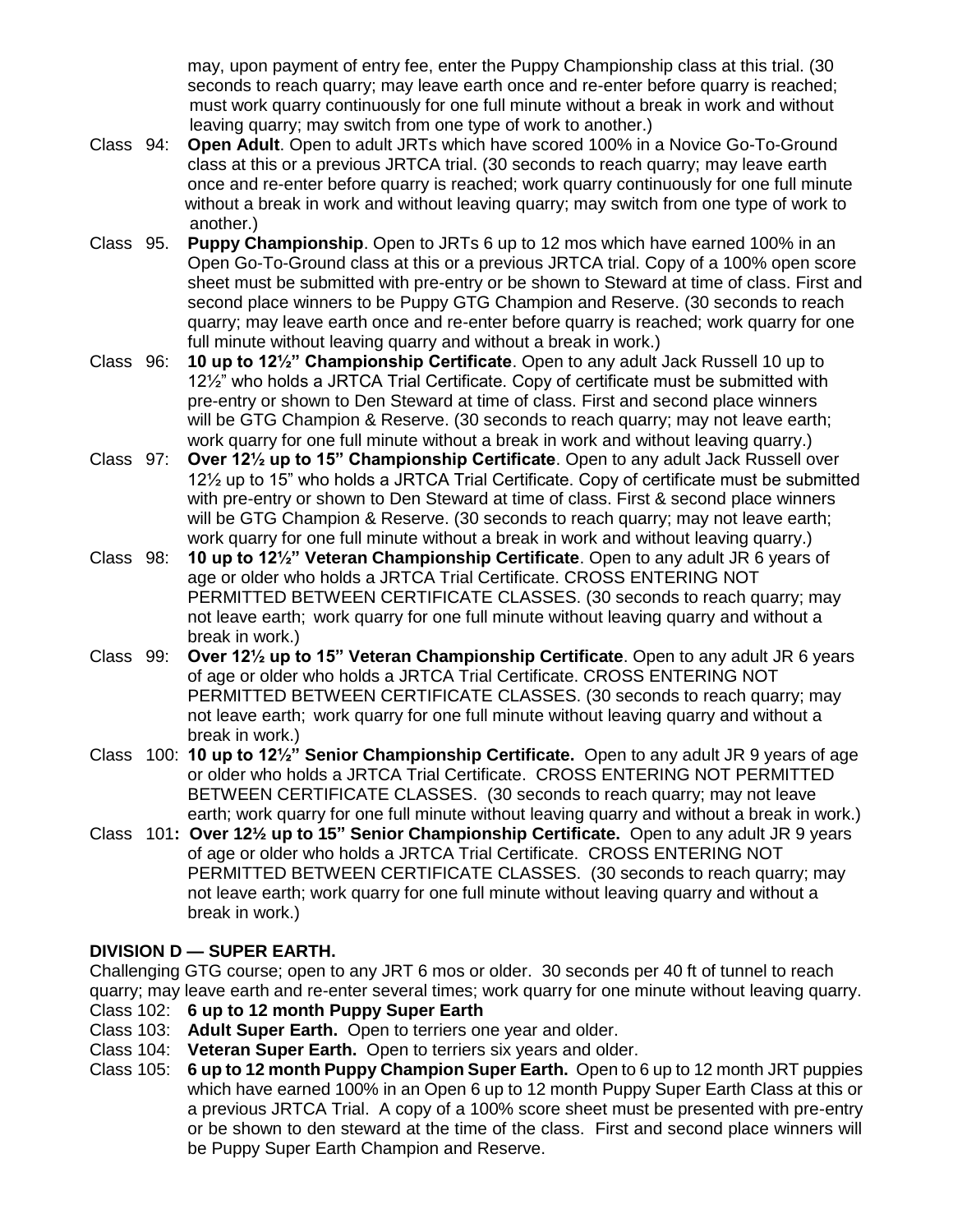- Class 106: **10 up to 12.5" Adult Certificate Super Earth.** Open to Jack Russell Terriers, one year and older, which hold a JRTCA Super Earth Trial Certificate. A copy of the certificate must be submitted with pre-entry or be shown to the Den Steward at the time of the class. First and Second Place winners will be Adult Super Earth Champion and Reserve.
- Class 107: **Over 12.5" up to 15" Adult Certificate Super Earth.** Open to Jack Russell Terriers, one year and older, which hold a JRTCA Super Earth Trial Certificate. A copy of the certificate must be submitted with pre-entry or be shown to the Den Steward at the time of the class. First and Second Place winners will be Adult Super Earth Champion and Reserve.
- Class 108:**10 up to 12.5" Veteran Certificate Super Earth.** Open to Jack Russell Terriers, six years and older, which hold a JRTCA Super Earth Trial Certificate. A copy of the certificate must be submitted with pre-entry or be shown to the Den Steward at the time of the class. First and Second Place winners will be Veteran Super Earth Champion and Reserve.
- Class 109:**Over 12.5" up to 15" Veteran Certificate Super Earth.** Open to Jack Russell Terriers, six years and older, which hold a JRTCA Super Earth Trial Certificate. A copy of the certificate must be submitted with pre-entry or be shown to the Den Steward at the time of the class. First and Second Place winners will be Veteran Super Earth Champion and Reserve.
- Class 110: **10 up to 12.5" Senior Certificate Super Earth.** Open to Jack Russell Terriers, nine years and older, which hold a JRTCA Super Earth Trial Certificate. A copy of the certificate must be submitted with pre-entry or be shown to the Den Steward at the time of the class. First and Second Place winners will be Senior Super Earth Champion and Reserve.
- Class 111: **Over 12.5 up to 15" Senior Certificate Super Earth.** Open to Jack Russell Terriers, nine years and older, which hold a JRTCA Super Earth Trial Certificate. A copy of the certificate must be submitted with pre-entry or be shown to the Den Steward at the time of the class. First and Second Place winners will be Senior Super Earth Champion and Reserve.

### **DIVISION E — YOUTH**

- Class 112: **Child Handler**. Open to any youth aged 5 through 9 handling a JRT, six months of age or older. Judged on child's knowledge of the JR and ability to present his/her dog. Quality of the dog NOT to be considered. (Just before class 41)
- Class 113: **Youth Handler**. Open to any youth aged 10–16 handling a JR. Judged on youth's knowledge of the JRT and ability to present his/her dog. Quality of dog NOT to be considered.
- Class 114: **Youth GTG**. Open to any youth aged 10-16, handling a Jack Russell Terrier. Judged on youth's ability to present his or her dog and knowledge of GTG. To be run through the 10-ft. novice liner; time not to be considered.

*(High Score Youth will be awarded to the Youth Handler with the most points in Classes 113 & 114)*

**Division F. BRUSH HUNT (Non-Sanctioned)** How fast can your terrier find a rat or other quarry in the brush? Your dog will be timed from release in a natural but fenced-in area where there will quarry protected by a cage yet hidden in the area. The judge will call time once the quarry is located and the dog starts working the quarry. Class ribbons awarded 1st – 6th. High Score award determined from the fastest times of the day from the combined classes below.

Class 115: Puppies – 4 up to 6 months

- Class 116: Puppies 6 up to 12 months
- Class 117: Adults Over 1 year of age
- Class 118: Veterans 6-9 years of age
- Class 119: Seniors Over 9 years of age

**Division G. LURE COURSING (Non-Sanctioned)** Your dog will be timed from release in a fenced course to chase the lure. High Score & Reserve awarded for the fastest times of the day for each height division from the combined classes below.

Class 120: Puppies – 4 up to 6 months

Class 121: Puppies  $-6$  up to 12 months, 10 up to 12.5"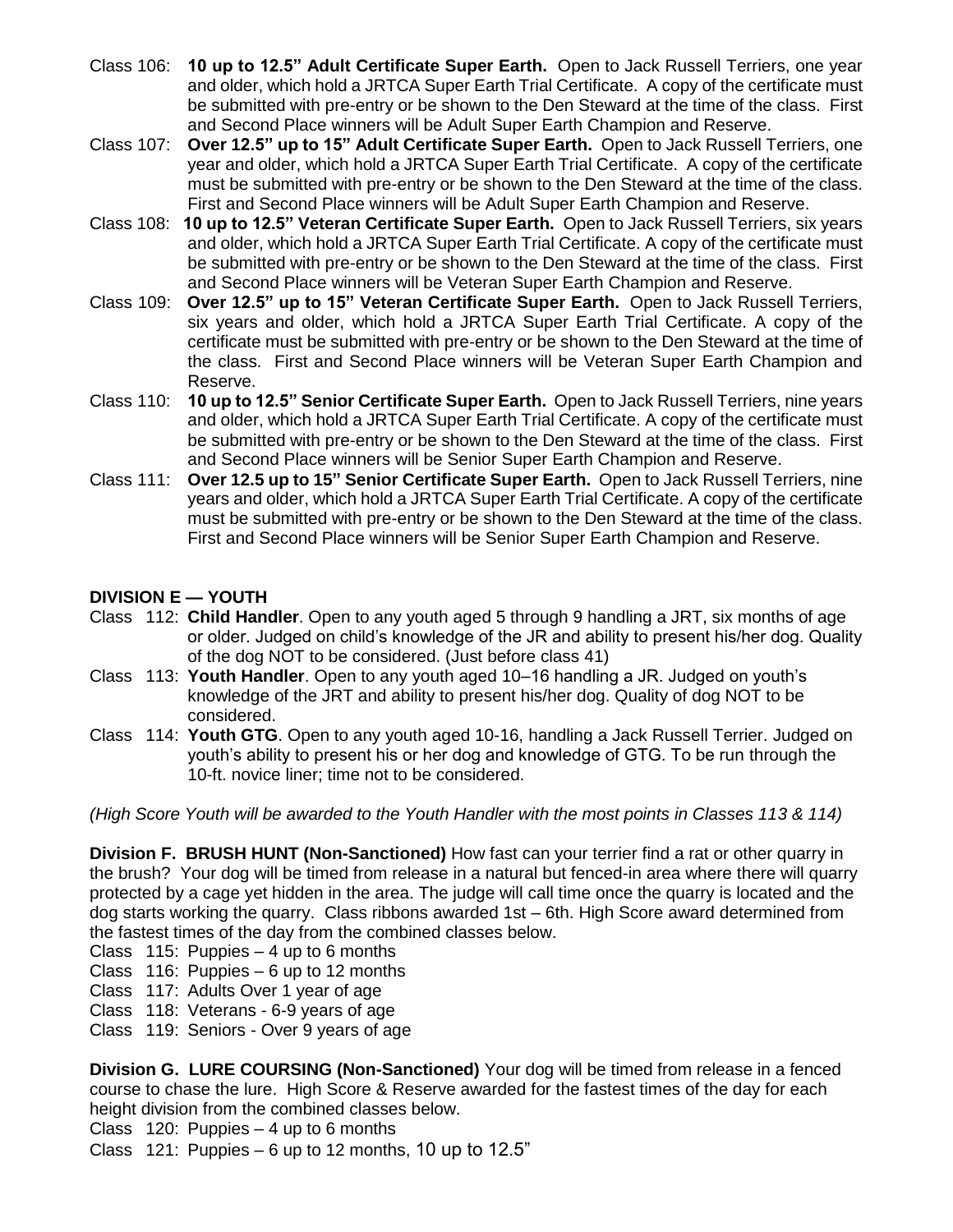- Class 122: Puppies  $-6$  up to 12 months, over 12.5" up to 15"
- Class 123: Adults Over 1 year of age, 10 up to 12.5"
- Class 124: Adults Over 1 year of age, over 12.5" up to 15"
- Class 125: Veterans over 6 years of age, 10 up to 12.5"
- Class 126: Veterans over 6 years of age, over 12.5" up to 15"
- Class 127: Seniors over 9 years of age, 10 up to 12.5"
- Class 128: Seniors over 9 years of age, over 12.5" up to 15"

**Division H. TNT Tunnel Adventure (Non-Sanctioned)** A timed event/competition with the terrier working its way through a tunnel maze that may have dead ends and obstacles to maneuver. The tunnel has a clear side so you can see the progress of your terrier as it makes its way to the caged quarry. The terrier runs the tunnel twice; the best time is the final time that counts towards placement. High Score & Reserve awarded for the fastest times of the day from the combined classes below. *TNT will award a chair to the fastest overall time of the weekend.*

- Class 129: Puppies 4 up to 6 months
- Class 130: Puppies 6 up to 12 months
- Class 131: Adults Over 1 year of age
- Class 132: Veterans over 6 years of age
- Class 133: Seniors over 9 years of age



**The Jack Russell Terrier Museum & Crawford Library** will document and display the history and heritage of the Jack Russell Terrier. It is currently located in Monkton, Maryland, adjacent to the JRTCA home office, and visitors are welcome.

The mission of the Museum is to preserve the unique Jack Russell Terrier, to prevent change to this amazing little white dog that so far has survived physical and mental changes brought about by kennel club type showing. It has remained the fiesty little white hunting terrier that was bred to bolt foxes more than 200 years ago.

With today's confusion brought about by the kennel club "variants" of our breed, this is more important than ever. Educating the general public, and all those interested in this terrier, is critical to its survival.

With the help of all true Jack Russell enthusiasts, we can build and maintain this wonderful tribute to our breed, and to Mrs. Ailsa Crawford, whose foresight in forming the JRTCA and its registry were instrumental in the terrier's preservation.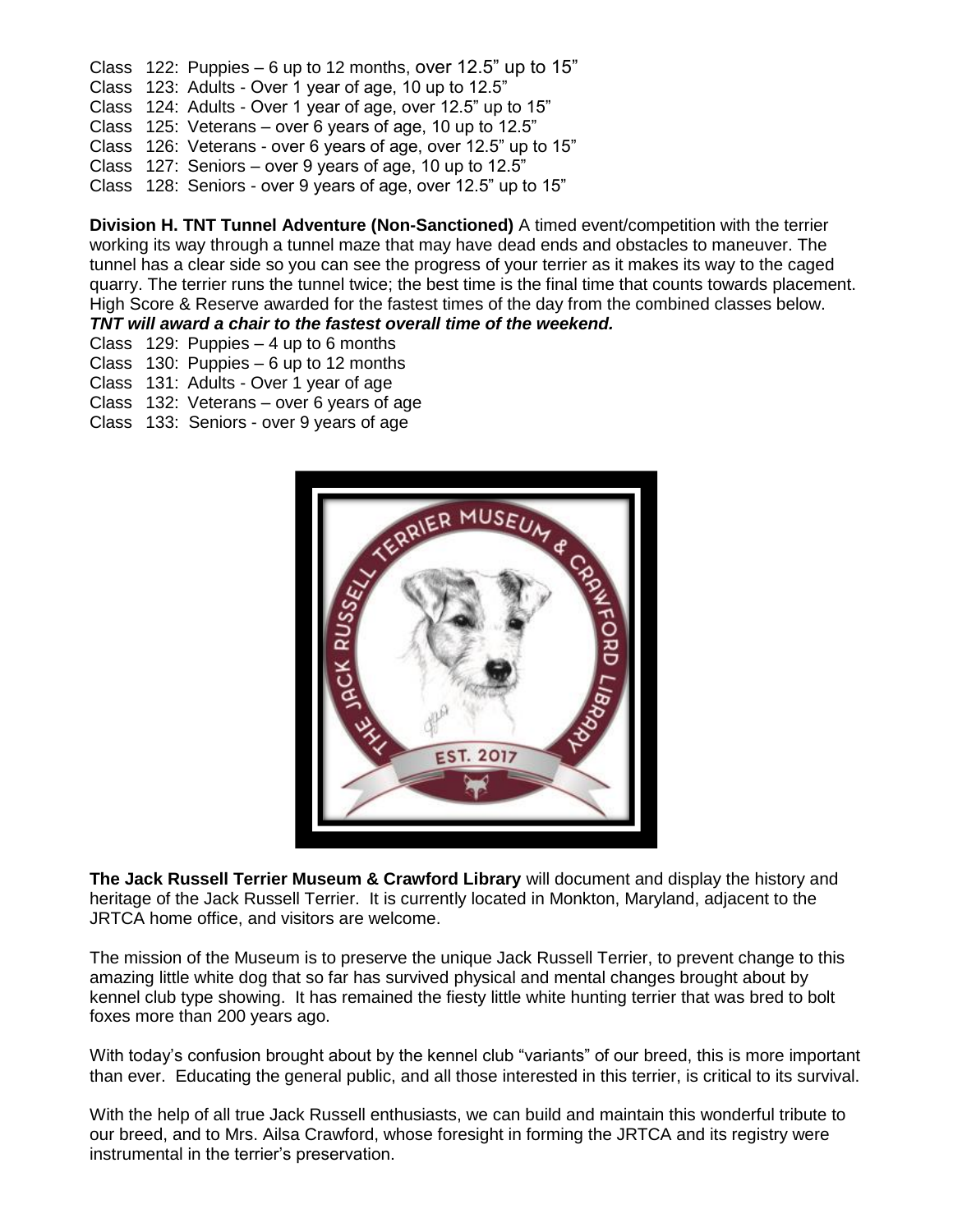Please help us to carry on the Jack Russell's tradition and heritage by helping to build up the Museum & Library. Many donations are needed, from dollars to collectibles and displays. We especially need many old photos at this time…. Dogs and people from pre-1995 who were influential in developing the breeding lines that became our foundation in the JRTCA.

If you would like to help in any way, please stop in and see us at the trial, visit our web site, or call any board member listed or the office! It is a great project, and needs your support! The Museum is incorporated as a 501(c)(3), your donations are tax deductible!



### **General Rules for All Exhibitors**

1. All sanctioned classes are open to Jack Russell Terriers only.

2. Exhibitors and owners of terriers entered must be current JRTCA members, and must not be a member of a conflicting JRT organization or register their JRTs in any all-breed registry or conflicting JRT organization registry. If an exhibitor is found to be in violation of this policy, entry will be disqualified and no refunds given. If a violation is confirmed after the trial, placements will be voided from all JRTCA records. Exhibitors must submit a completed entry form including a signed waiver for every trial they enter.

3. Entries MUST be within the 10-15" JRTCA height standard for all sanctioned classes (with the exception of pups who have not yet met the 10" height standard); measuring devices will be available on the trial grounds.

4. Puppies (under 12 months of age) are not eligible for championship in any division but their own. Puppies are eligible to compete only if they have reached their four-month birthday (not 16 weeks). A puppy's age is the actual age the pup is on the day of the trial.

5. Bitches in season may not compete in any division. Pre-entry fees of bitches in season to be refunded with vet certificate from owner, or as otherwise agreed upon by the Trial Chairman.

6. Spayed or neutered terriers may compete in Miscellaneous Conformation. They may not compete in Puppy, Family\*, Open or Working Conformation. **\*Note**: For Family Classes, Brood Bitches and Stud Dogs entered may not be spayed/neutered. The offspring at their sides may be intact or spayed/neutered.

7. A terrier bred by a Sanctioned JRTCA Judge may not be shown under that Judge in the Conformation division.

8. Terriers owned or co-owned by the Trial Chairperson, or any member of their household may not be entered in any phase of the competition, with the exception of Child and Youth Handling.

9. Terriers owned by judges may not be entered in the division in which they are judging, but may enter the competition in any other division.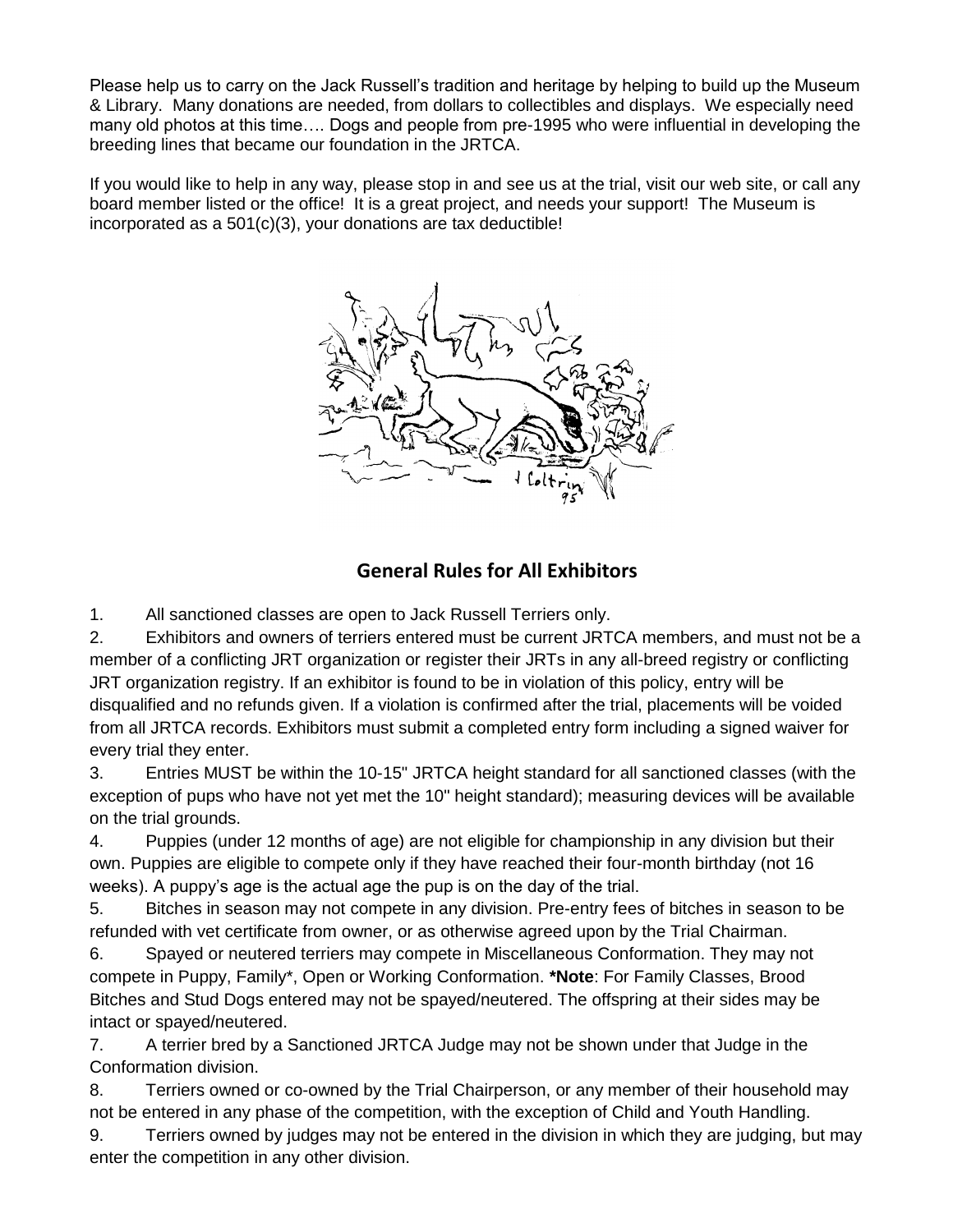10. Terriers owned by stewards may be entered in any division provided that they find a substitute to perform their duties or have someone else show their terriers.

11. Requests for the measurement of a terrier entered in any class number may be made only by another exhibitor in the same class number or by the Judge EXCEPT in Racing. Requests for the measurement of a terrier in Racing may be made by the judge or by an exhibitor with a terrier entered in the same class number; OR, if classes are split by gender, may call for the measurement of a terrier of the opposite gender in the same age and heights category. (Example: The owner of an under adult dog enter in the Racing may call for the measurement of an under adult bitch as the potential exits for them to race each other in the Championship races)Exhibitors racing puppies may call for the measurement of a puppy in a different age category as long as it is in the same height category. The person making the request for measurement must name the terrier or terriers they wish to have measured, but requests for measurement of entire classes will not be honored. The measurement of the terrier will be considered the terrier's official height for the duration of the trial. Only JRTCA height cards issued after September 1999 will be honored.

12. Excessive use of squeaky or fur-like baiting devices by exhibitors is prohibited in the Conformation ring and may result in the exhibitor being excused from the class. "Excessive use" will be at the judge's discretion.

13. Exhibitors participating in the JRTCA Working Terrier classes or Certificate Go-to- Ground must submit the appropriate JRTCA certificates with pre-entries or at the time of post-entry. The Judge may require a copy of the certificate be presented to the ring/den steward at the time of judging. Registered terriers may submit a copy of NHC application signed by a JRTCA Working Judge within 30 days of the date it was issued.

14. Puppies under the age of three months are not permitted on the trial grounds. Any person violating this rule will be excused from all classes entered, and asked to leave the trial site.

15. All dogs must be leashed or crated except when competition requires off leash work. No liberty leashes allowed.

16. Overly aggressive dogs, or an owner's failure to control his/her dog, may result in disqualification at the discretion of the judges or the Trial Chairperson.

17. The abuse or severe disciplining of dogs on the trial grounds is prohibited. Anyone displaying such behavior will be asked to leave the trial site, and no entry fees will be refunded.

18. Dogs, other than JRTs, on the grounds may be excluded or permitted at the discretion of the Trial Chairperson.

19. Exhibitors are responsible to double-check the classes they have entered and be on time. No refunds will be given for missed classes.

20. The owner/handler of a terrier entering any class does so at his/her own risk and agrees to abide by the rules of the JRTCA and the trial. A copy of the JRTCA Rule Book can be obtained by contacting the JRTCA office (410-561-3655), or it can be downloaded from the JRTCA web site (www.terrier.com).

21. Unsportsmanlike conduct, or the use of foul and abusive language, will not be tolerated. Anyone demonstrating such conduct will be asked to leave the trial site and no entry fees will be refunded. In addition, such conduct will be subject to penalties, which may include the suspension of membership, restriction from entering the JRTCA National Trial, and/or fines. Trial Chairpersons have the right to refuse any entry at their sole and absolute discretion.

22. All dogs brought to JRTCA Sanctioned Trials must be current on vaccinations. No dogs of any age may be brought to a trial who have suspicion of contagious or infectious disease.

23. **THE JUDGES' DECISIONS CONCERNING PLACEMENTS ARE FINAL IN ALL DIVISIONS!**